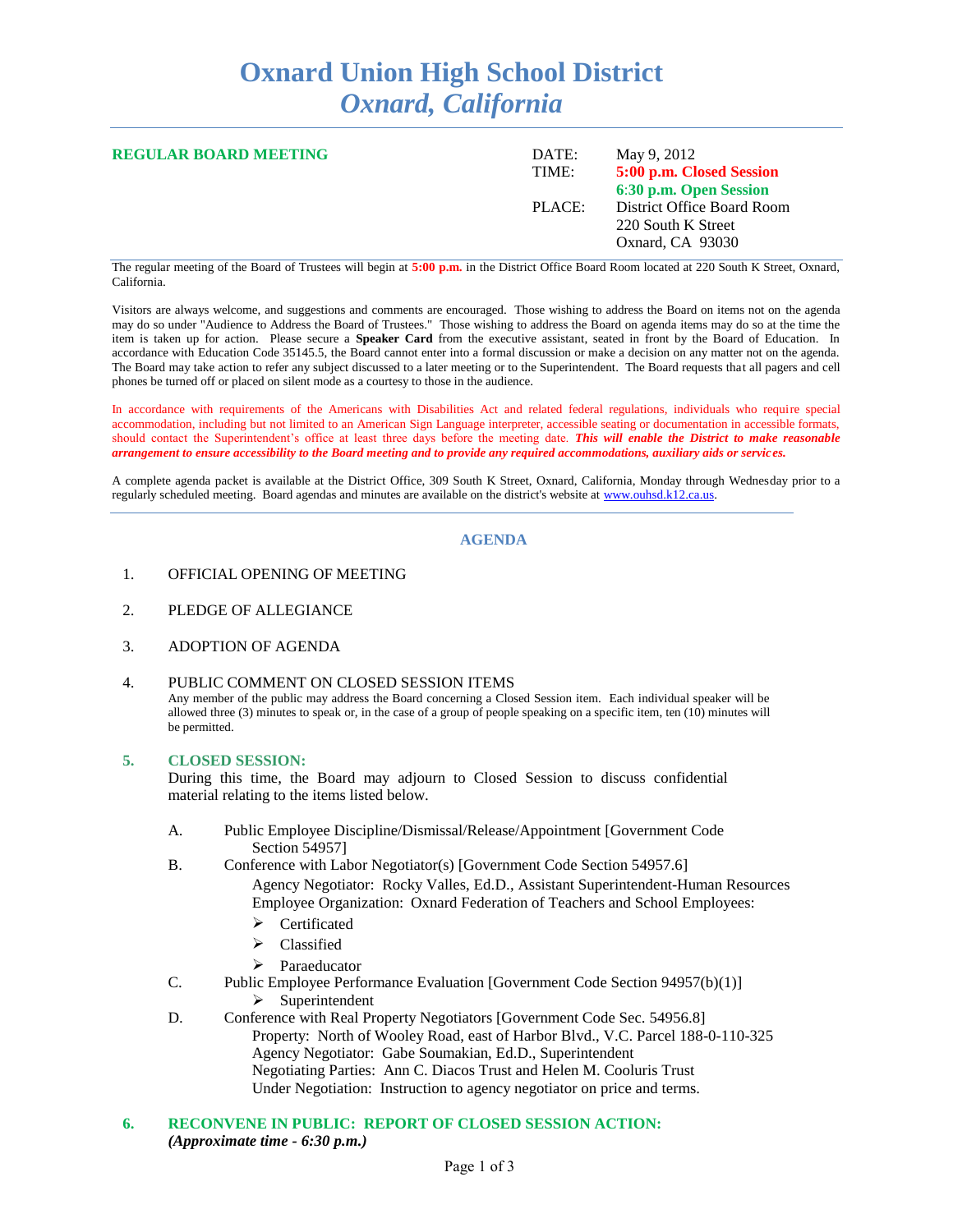## Board Meeting Agenda May 9, 2012

## **7. AUDIENCE TO ADDRESS BOARD OF TRUSTEES:**

Those persons wishing to address the Board may do so at this time by completing a Speaker Card. All comments are to be directed to the Board President. If you are talking for yourself, you have three (3) minutes to complete your comments. If you are a speaking for a group, you have ten (10) minutes to complete your comments and no other member of the group you represent can speak for the group. To speak to the Board President, each speaker must secure a Speaker Card from the executive assistant, seated in front by the Board of Education. Please refer to the complete text of Oxnard Union High School District Board Policy 910: *Procedures for Communicating with the Board of Trustees.*

### **8. SUPERINTENDENT'S REPORTS:**

- A. Informational Report: *2012-13 Budget*
- B. Board Recognition: *ACSA Speech Winner*
- C. Board Recognition: *Art and Music Award Winners*
- D. Board Recognition: *Migrant Speech/Debate Contest*
- E. Regular Report: *Student Representative to the Board of Trustees*
- F. Board Presentation: *9/11 Memorial, Oxnard High School*
- G. Board Presentation: *California Healthy Kids Survey (CHKS) Data for Oxnard Union High School District, 2011*
- H. Board Update: *New School Sites, Community Open House Forum and City Council Town Hall Meeting, Graduation 2012, Channel Islands High School May 18 Dedication Ceremony*

#### **9. CONSENT CALENDAR:**

- A. Consideration of Approval of Student Expulsion by Recommendation of the Administrative Panel
- B. Consideration of Approval of Stipulated Student Expulsion by Agreement of the School Principal, the Student, and the Students' Parent/Guardian, as per Board Policy 5144, Section 22
- C. Consideration of Approval of Student Readmission from Expulsion, as per Board Policy 5144, Section 16 N
- D. Consideration of Denial of Student Readmission from Expulsion, as per Board Policy 5144, Section 16 N
- E. Consideration of Waiver of CAHSEE requirement for the Oxnard Union High School District Students with Disabilities
- F. Consideration of Approval of Memorandum of Understanding between Oxnard Union High School District and the Oxnard Harbor District
- G. Consideration of Approval of Memorandum of Understanding between Oxnard Union High School District and the Naval Construction Training Center Port Hueneme
- H. Consideration of Approval of Certificated and Classified Personnel
- I. Consideration of Approval of OptiServices Contract with Medi-Cal Administrative Activities (MAA) Program
- J. Consideration of Approval of Revised Agreement between Oxnard Union High School District and Barry Schimmel, Ed.D., Consultant
- K. Consideration of Approval for Change Order #4 Submitted for Culinary Arts Classroom Project at Rio Mesa High School by PSWC Group Architects for Axis Construction
- L. Consideration of Approval of Proposal for DSA Certification Services for the Modernization Projects at Adolfo Camarillo and Hueneme Schools by California Construction Management, Inc.
- M. Consideration of Adoption of Resolution No. 12-19 Establishing E-Rate Internal Connections Program District Match, Fund 408
- N. Consideration of Approval of Designation of 2012-13 CIF Representatives to League
- O. Consideration of Approval of Purchase Orders and Direct Pays, April 19 through May 9, 2012
- P. Consideration of Approval of Donations, April 19 through May 9, 2012